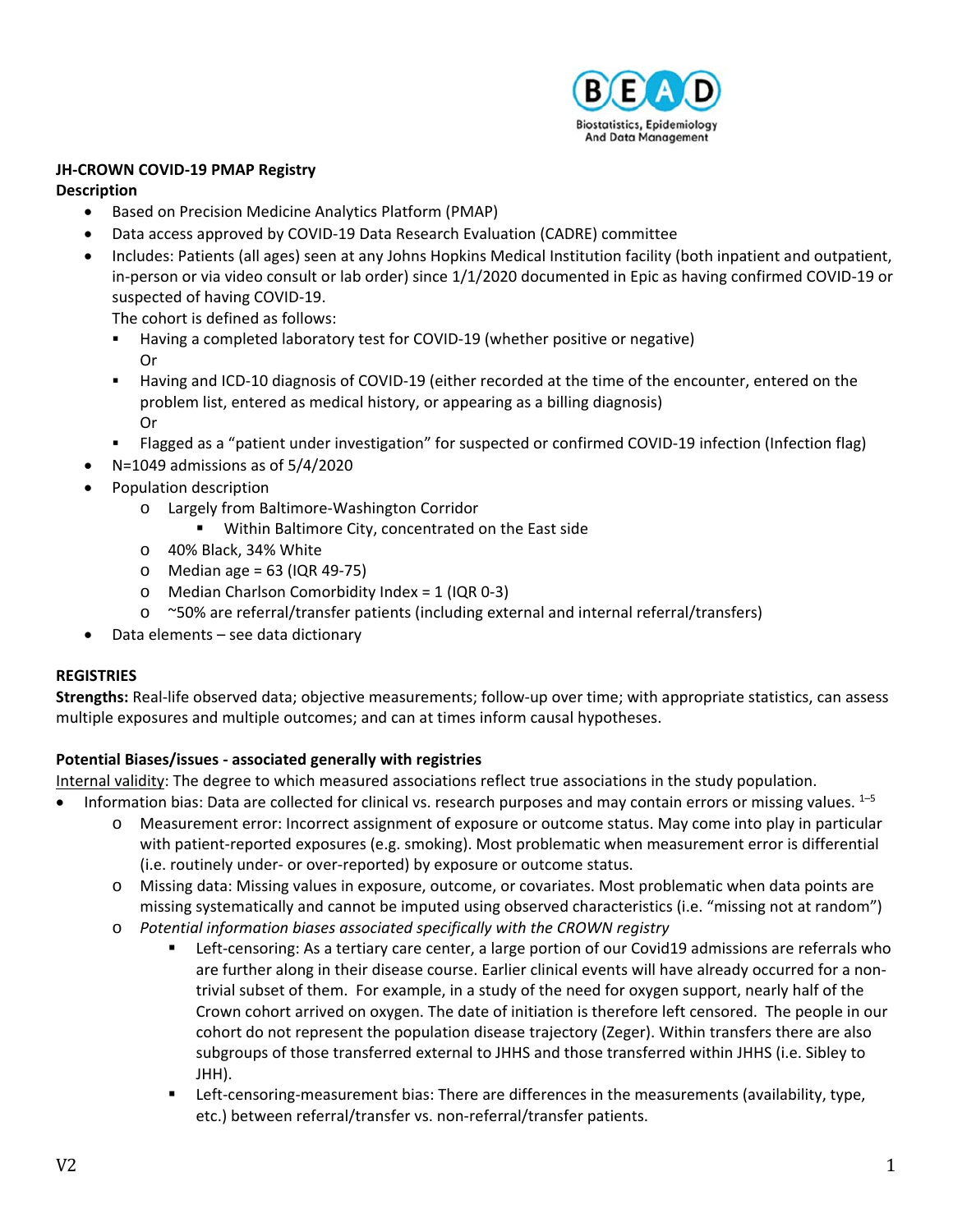

- **ULTA COUTCOMED ASSESS UPS AT A LOCAL THE PROPERTY INCOCOLD FOR A LOCAL EXPLOM** OUTCOMER 100000 **COLOGAT CONTERTY** on the observed value of the outcome variable.
- Misclassification of outcomes: If discharged cases die from COVID-related symptoms outside of JHM, they may be misclassified as recovered vs. deceased. CRISP could be used to obtain f/up data of discharged cases for a period of time.
- Confounding: Bias of the exposure‐outcome association due to baseline differences among the exposure groups in risk factors for the outcomes.<sup>6</sup>
	- o Confounding by indication: A specific type of confounding where treatments are selected based on a clinical indication (e.g. disease severity) which also affects the outcome. $4,7$ 
		- There is a subgroup of patients (clustered within specific hospital sites) that have a pre‐existing DNR/DNI/Comfort care (due to baseline characteristics such as dementia and/or poor functional status) for whom the course of clinical treatment (and related outcomes) will be different than those w/o a DNR. Example, at Suburban, 76% of patients who died were never ventilated and were largely if not all DNR/DNI/Comfort care patients. By comparison at JHH, 16% of patients who died were never ventilated (16%) (Thiemann).
		- There will be a subset of patients that evolve to have a DNR which is likely due to disease severity and this will affect their course of clinical treatment and outcomes.
- Threats to internal validity in survival or time‐to‐event analyses
	- o Nonignorable right censoring: A final disposition code (e.g. death or discharge) is unavailable and this censoring is related to exposure or outcome status.<sup>9,10</sup> Even with multiple months of follow-up, currently 28% of the Crown cohort is still hospitalized pending outcome. Reports about the completed cases (discharged or deceased) are biased because the pending cases are not like the rest; they tend to be sicker so a larger fraction will die. This is an example of non-ignorable right censoring that must also be accounted for, even in reporting basic rates (Zeger).
	- o Competing risks: Another, mutually exclusive outcome can occur before your outcome of interest occurs (e.g. death before being put on a ventilator).8
	- o Survivorship bias: Individuals must live long enough to be "exposed" to a treatment. For example, patients who die shortly after testing positive may be over-represented in the "control" group for a particular treatment, giving the treatment group an artificial survival advantage.  $11,12$

External validity / selection bias: because of the way patients enter the registry, exposure‐outcome relationships may differ systematically between the registry population and the target populations researchers wish to generalize to.

- By including only care‐seekers, clinical registries often systematically under‐capture: 1) Mild or asymptomatic cases, 2) Uninsured people or other patients with barriers to accessing care, and 3) People who die at home.<sup>12</sup>
- Berkson's bias: A type of selection bias that is particular to clinic-based case-control studies.<sup>2</sup> If exposure and outcome both cause a person to present to clinic, when we "condition on" clinic through recruitment, we can see spurious associations between exposure and outcome. To mitigate the risk of Berkson's bias, investigators might wish to select matched, population‐based controls

# **References**

- 1. VanderWeele TJ, Hernán MA. Results on differential and dependent measurement error of the exposure and the outcome using signed directed acyclic graphs. *Am J Epidemiol*. 2012. doi:10.1093/aje/kwr458
- 2. Westreich D. Berksons bias, selection bias, and missing data. *Epidemiology*. 2012. doi:10.1097/EDE.0b013e31823b6296
- 3. Lambert J. Statistics in brief: How to assess bias in clinical studies? *Clin Orthop Relat Res*. 2011. doi:10.1007/s11999‐010‐1538‐7
- 4. Delgado‐Rodríguez M, Llorca J. Bias. *J Epidemiol Community Health*. 2004. doi:10.1136/jech.2003.008466